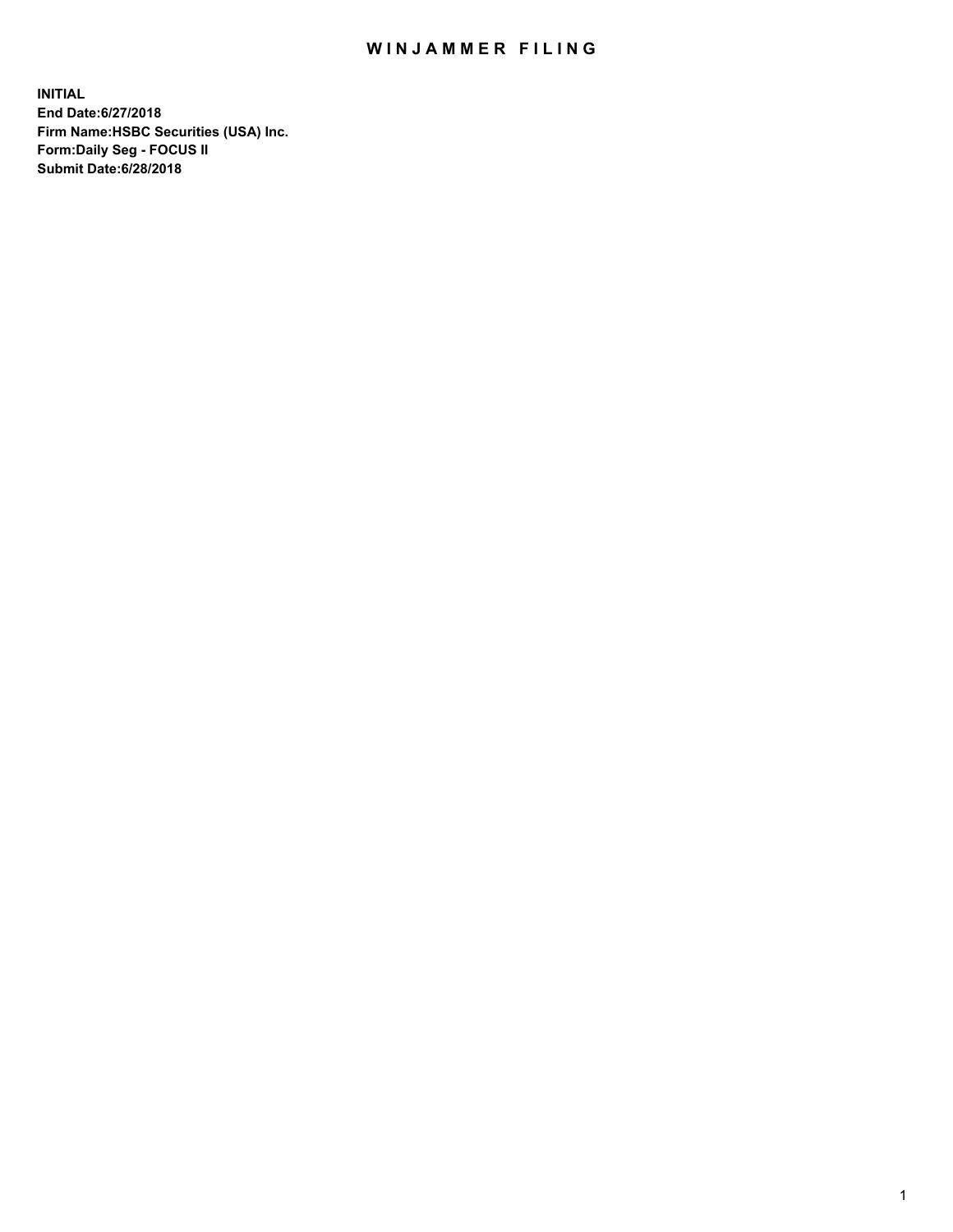**INITIAL End Date:6/27/2018 Firm Name:HSBC Securities (USA) Inc. Form:Daily Seg - FOCUS II Submit Date:6/28/2018 Daily Segregation - Cover Page**

| Name of Company                                                                                                                                                                                                                                                                                                                | <b>HSBC Securities (USA) Inc.</b>                                          |
|--------------------------------------------------------------------------------------------------------------------------------------------------------------------------------------------------------------------------------------------------------------------------------------------------------------------------------|----------------------------------------------------------------------------|
| <b>Contact Name</b>                                                                                                                                                                                                                                                                                                            | <b>Michael Vacca</b>                                                       |
| <b>Contact Phone Number</b>                                                                                                                                                                                                                                                                                                    | 212-525-7951                                                               |
| <b>Contact Email Address</b>                                                                                                                                                                                                                                                                                                   | michael.vacca@us.hsbc.com                                                  |
| FCM's Customer Segregated Funds Residual Interest Target (choose one):<br>a. Minimum dollar amount: : or<br>b. Minimum percentage of customer segregated funds required:% ; or<br>c. Dollar amount range between: and; or<br>d. Percentage range of customer segregated funds required between:% and%.                         | 147,000,000<br>$\overline{\mathbf{0}}$<br>0 <sub>0</sub><br>0 <sub>0</sub> |
| FCM's Customer Secured Amount Funds Residual Interest Target (choose one):<br>a. Minimum dollar amount: ; or<br>b. Minimum percentage of customer secured funds required:%; or<br>c. Dollar amount range between: and; or<br>d. Percentage range of customer secured funds required between:% and%.                            | 25,000,000<br><u>0</u><br>0 <sub>0</sub><br>00                             |
| FCM's Cleared Swaps Customer Collateral Residual Interest Target (choose one):<br>a. Minimum dollar amount: ; or<br>b. Minimum percentage of cleared swaps customer collateral required:% ; or<br>c. Dollar amount range between: and; or<br>d. Percentage range of cleared swaps customer collateral required between:% and%. | 95,000,000<br><u>0</u><br>00<br>0 <sub>0</sub>                             |

Attach supporting documents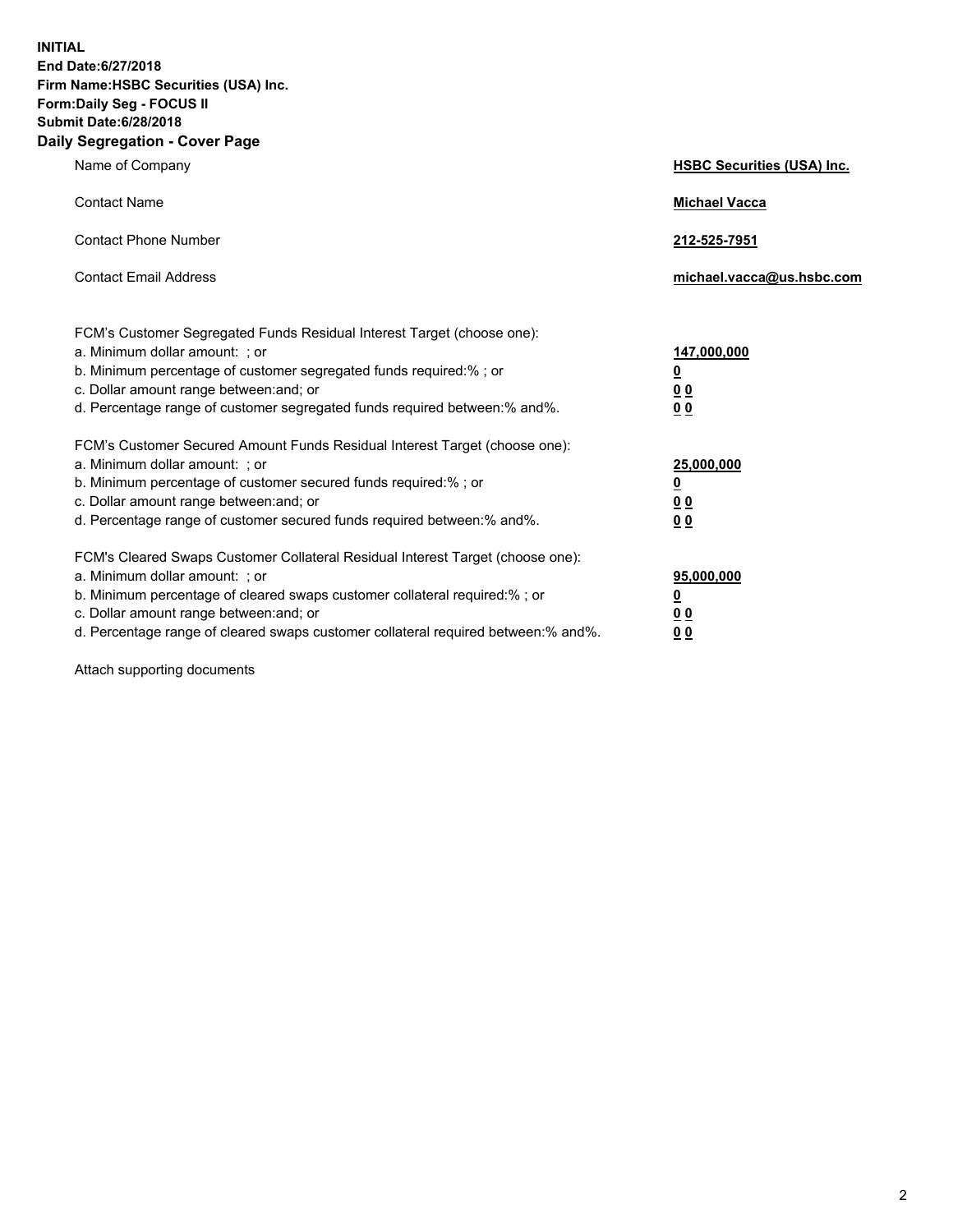**INITIAL End Date:6/27/2018 Firm Name:HSBC Securities (USA) Inc. Form:Daily Seg - FOCUS II Submit Date:6/28/2018 Daily Segregation - Secured Amounts** Foreign Futures and Foreign Options Secured Amounts Amount required to be set aside pursuant to law, rule or regulation of a foreign government or a rule of a self-regulatory organization authorized thereunder 1. Net ledger balance - Foreign Futures and Foreign Option Trading - All Customers A. Cash **102,318,867** [7315] B. Securities (at market) **84,466,210** [7317] 2. Net unrealized profit (loss) in open futures contracts traded on a foreign board of trade **3,051,519** [7325] 3. Exchange traded options a. Market value of open option contracts purchased on a foreign board of trade **0** [7335] b. Market value of open contracts granted (sold) on a foreign board of trade **0** [7337] 4. Net equity (deficit) (add lines 1. 2. and 3.) **189,836,596** [7345] 5. Account liquidating to a deficit and account with a debit balances - gross amount **324,550** [7351] Less: amount offset by customer owned securities **-324,550** [7352] **0** [7354]

- 6. Amount required to be set aside as the secured amount Net Liquidating Equity Method (add lines 4 and 5)
- 7. Greater of amount required to be set aside pursuant to foreign jurisdiction (above) or line 6.

## FUNDS DEPOSITED IN SEPARATE REGULATION 30.7 ACCOUNTS

1. Cash in banks

- A. Banks located in the United States **114,128,154** [7500]
- B. Other banks qualified under Regulation 30.7 **0** [7520] **114,128,154** [7530]
- 2. Securities
	- A. In safekeeping with banks located in the United States **32,012,656** [7540]
	- B. In safekeeping with other banks qualified under Regulation 30.7 **0** [7560] **32,012,656** [7570]
- 3. Equities with registered futures commission merchants
	- A. Cash **0** [7580]
	- B. Securities **0** [7590]
	- C. Unrealized gain (loss) on open futures contracts **0** [7600]
	- D. Value of long option contracts **0** [7610]
	- E. Value of short option contracts **0** [7615] **0** [7620]
- 4. Amounts held by clearing organizations of foreign boards of trade
	- A. Cash **0** [7640]
	- B. Securities **0** [7650]
	- C. Amount due to (from) clearing organization daily variation **0** [7660]
	- D. Value of long option contracts **0** [7670]
	- E. Value of short option contracts **0** [7675] **0** [7680]
- 5. Amounts held by members of foreign boards of trade
	-
	-
	- C. Unrealized gain (loss) on open futures contracts **3,051,519** [7720]
	- D. Value of long option contracts **0** [7730]
	- E. Value of short option contracts **0** [7735] **80,289,070** [7740]
- 6. Amounts with other depositories designated by a foreign board of trade **0** [7760]
- 7. Segregated funds on hand **0** [7765]
- 8. Total funds in separate section 30.7 accounts **226,429,880** [7770]
- 9. Excess (deficiency) Set Aside for Secured Amount (subtract line 7 Secured Statement Page 1 from Line 8)
- 10. Management Target Amount for Excess funds in separate section 30.7 accounts **25,000,000** [7780]
- 11. Excess (deficiency) funds in separate 30.7 accounts over (under) Management Target **11,593,284** [7785]

**189,836,596** [7355]

## **189,836,596** [7360]

 A. Cash **24,783,997** [7700] B. Securities **52,453,554** [7710] **36,593,284** [7380]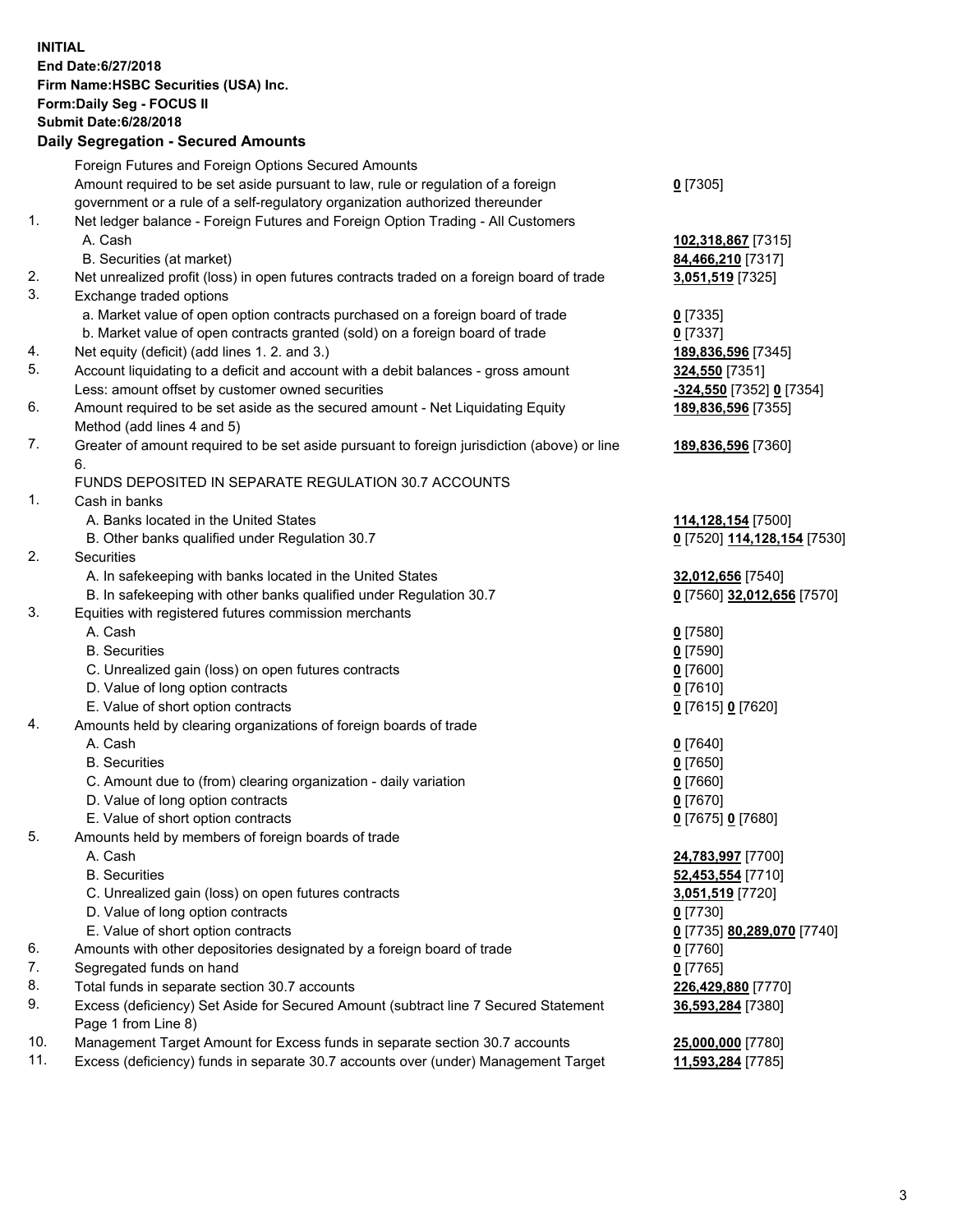|                | <b>INITIAL</b><br>End Date: 6/27/2018<br>Firm Name: HSBC Securities (USA) Inc.<br>Form: Daily Seg - FOCUS II<br><b>Submit Date:6/28/2018</b> |                                                                           |
|----------------|----------------------------------------------------------------------------------------------------------------------------------------------|---------------------------------------------------------------------------|
|                | Daily Segregation - Segregation Statement                                                                                                    |                                                                           |
|                |                                                                                                                                              |                                                                           |
|                | SEGREGATION REQUIREMENTS(Section 4d(2) of the CEAct)                                                                                         |                                                                           |
| 1 <sub>1</sub> | Net ledger balance                                                                                                                           |                                                                           |
|                | A. Cash                                                                                                                                      | 322,312,249 [7010]                                                        |
|                | B. Securities (at market)                                                                                                                    | 1,784,742,615 [7020]                                                      |
| 2.             | Net unrealized profit (loss) in open futures contracts traded on a contract market                                                           | -101,347,740 [7030]                                                       |
| 3.             | Exchange traded options                                                                                                                      |                                                                           |
|                | A. Add market value of open option contracts purchased on a contract market                                                                  | 282,086,166 [7032]                                                        |
|                | B. Deduct market value of open option contracts granted (sold) on a contract market                                                          | -130,475,111 [7033]                                                       |
| 4.<br>5.       | Net equity (deficit) (add lines 1, 2 and 3)                                                                                                  | 2,157,318,179 [7040]                                                      |
|                | Accounts liquidating to a deficit and accounts with                                                                                          |                                                                           |
|                | debit balances - gross amount                                                                                                                | 147,291,411 [7045]                                                        |
| 6.             | Less: amount offset by customer securities<br>Amount required to be segregated (add lines 4 and 5)                                           | <mark>-147,291,382</mark> [7047] <u>29</u> [7050]<br>2,157,318,208 [7060] |
|                | FUNDS IN SEGREGATED ACCOUNTS                                                                                                                 |                                                                           |
| 7.             | Deposited in segregated funds bank accounts                                                                                                  |                                                                           |
|                | A. Cash                                                                                                                                      | 25,753,241 [7070]                                                         |
|                | B. Securities representing investments of customers' funds (at market)                                                                       | $0$ [7080]                                                                |
|                | C. Securities held for particular customers or option customers in lieu of cash (at                                                          | 535,317,246 [7090]                                                        |
|                | market)                                                                                                                                      |                                                                           |
| 8.             | Margins on deposit with derivatives clearing organizations of contract markets                                                               |                                                                           |
|                | A. Cash                                                                                                                                      | 460,950,999 [7100]                                                        |
|                | B. Securities representing investments of customers' funds (at market)                                                                       | $0$ [7110]                                                                |
|                | C. Securities held for particular customers or option customers in lieu of cash (at                                                          | 1,144,199,089 [7120]                                                      |
|                | market)                                                                                                                                      |                                                                           |
| 9.             | Net settlement from (to) derivatives clearing organizations of contract markets                                                              | -110,227,034 [7130]                                                       |
| 10.            | Exchange traded options                                                                                                                      |                                                                           |
|                | A. Value of open long option contracts                                                                                                       | 282,086,166 [7132]                                                        |
|                | B. Value of open short option contracts                                                                                                      | -130,475,111 [7133]                                                       |
| 11.            | Net equities with other FCMs                                                                                                                 |                                                                           |
|                | A. Net liquidating equity                                                                                                                    | 6,098,385 [7140]                                                          |
|                | B. Securities representing investments of customers' funds (at market)                                                                       | $0$ [7160]                                                                |
|                | C. Securities held for particular customers or option customers in lieu of cash (at                                                          | $0$ [7170]                                                                |
|                | market)                                                                                                                                      |                                                                           |
| 12.            | Segregated funds on hand                                                                                                                     | 105,226,280 [7150]                                                        |
| 13.            | Total amount in segregation (add lines 7 through 12)                                                                                         | 2,318,929,261 [7180]                                                      |
| 14.            | Excess (deficiency) funds in segregation (subtract line 6 from line 13)                                                                      | 161,611,053 [7190]                                                        |
| 15.            | Management Target Amount for Excess funds in segregation                                                                                     | 147,000,000 [7194]                                                        |
| 16.            | Excess (deficiency) funds in segregation over (under) Management Target Amount                                                               | 14,611,053 [7198]                                                         |

16. Excess (deficiency) funds in segregation over (under) Management Target Amount Excess